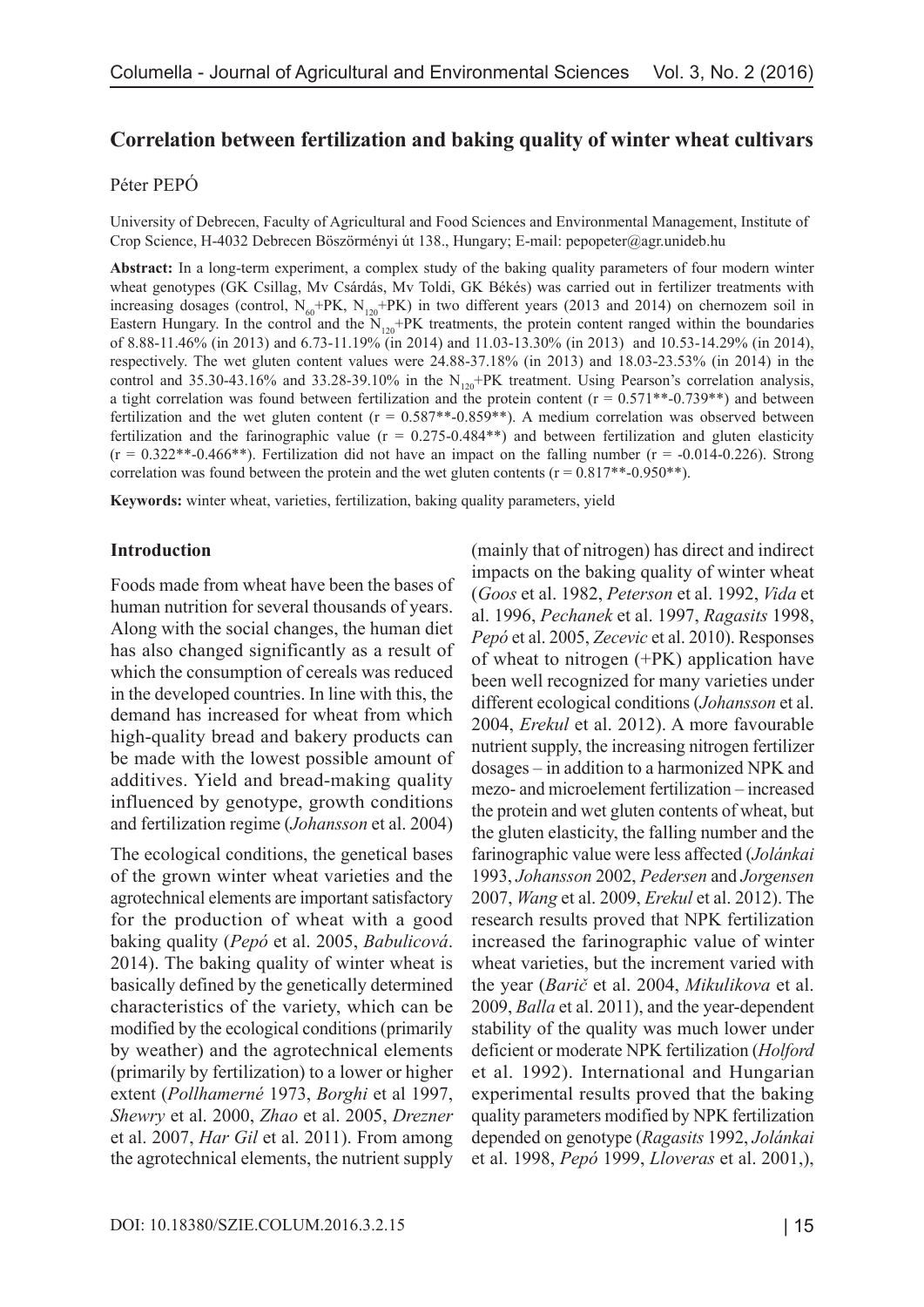so variety-specific fertilization needed in the practical management to improve the quality of wheat. *Vaugham* et al. (1990), *Pepó* et al. (2005) and *Erekul* et al. (2012) found that there were of varying correlation among the different baking quality parameters, which were strongly dependent upon the year.

The aim of our research was to analyze the baking quality of modern wheat genotypes under different levels of NPK fertilization and in different years and to determine the correlations between the agronomical parameters, the yields and the quality of wheat varieties in a long-term experiment in Eastern Hungary (Hajdúság).

# **Materials and methods**

The long-term experiment was set up on calcareous chernozem soil at the Látókép Experimental Farm of the University of Debrecen 15 km from Debrecen (NL 47° 33', EL 21o 27') in 1983 Eastern Hungary. The humus content of the experimental soil was 2.7-2.8%, the pH value was near neutral (pH<sub>KCl</sub> = 6.46). The width of the humus layer was 0.8-1.0 m. The original AL-soluble  $P_2O_5$  and  $K_2O$  contents of the top 0-0.25 m soil layer were 135 mg  $kg^{-1}$  and 240 mg kg<sup>-1</sup>, which were significantly modified in the different fertilization treatments during the past 30 years of the experiment. The experimental chernozem soil has excellent water management characteristics.

In the long-term experiment, the nutrient requirements and fertilizer response of winter wheat varieties with different genotypes are studied at six fertilization levels. In addition to the control, the fertilizer treatments were the basic treatment of N = 30 kg ha<sup>-1</sup> + P<sub>2</sub>O<sub>5</sub> = 22.5 kg ha<sup>-1</sup>  $+$  K<sub>2</sub>O = 26.5 kg ha<sup>-1</sup> and its twofold, threefold, fourfold and fivefold dosages. The quality tests were performed on the samples of the control, the  $N_{60}$  +PK and the  $N_{120}$  +PK treatments in four repetitions. The long-term experiment was set up in a split-split-plot design, the size of the plots is 10 m2 , the number of repetitions is 4. During the 30 years of the experiment, 100% of the phosphorus and potassium fertilizers and 50% of the nitrogen fertilizers were applied in

the autumn. The remaining 50% of the nitrogen was applied in early spring. The forecrop was sweet corn in all years.

A standard, modern agrotechnique (tillage, sowing, plant protection, harvest) was applied in the experiment. In the experiment four modern, new Hungarian winter wheat genotypes were tested: GK Csillag, Mv Csárdás, Mv Toldi, GK Békés.

The baking quality of the wheat samples collected at harvest was determined by the accredited laboratory of the University of Debrecen Centre for Agricultural Sciences Central Laboratory. The quality tests were performed according to the relevant standards: wet gluten content (HS ISO 5531:1993), gluten elasticity (HS ISO 6369-5:1987), farinographic value (HS ISO 5530-3:1995), Hagberg's falling number (HS ISO 3093:1995), wheat protein content (ICC 159:1995).

The experimental data were evaluated using the programs SPSS for Windows 13.0 and Microsoft Office 2013 Excel by two-way analysis of variance and Pearson's correlation analysis.

# **Results and discussion**

The year had a significant effect on both the quantity and the quality of yield in the different winter wheat varieties. There were great differences between the experimental years in the weather parameters (*Table 1*). The dry autumn period of the season of 2012/2013 hindered the germination and early development of the stands. The winter period, the cold weather in early spring (in March) and the extreme amount of precipitation (136.3 mm) also had a harmful effect on the vegetative development and the tillering of plants. Although the total amount of precipitation in the season of 2012/2013 was higher than the 30-year average (466.6 mm), its distribution had a negative effect on the amount of yield. The lower than average precipitation and the above-average temperature in the period of ripening (June-July) were partly favourable for protein builiding, however, they had a negative impact on the composition of proteins. The year of 2013/2014 was very special,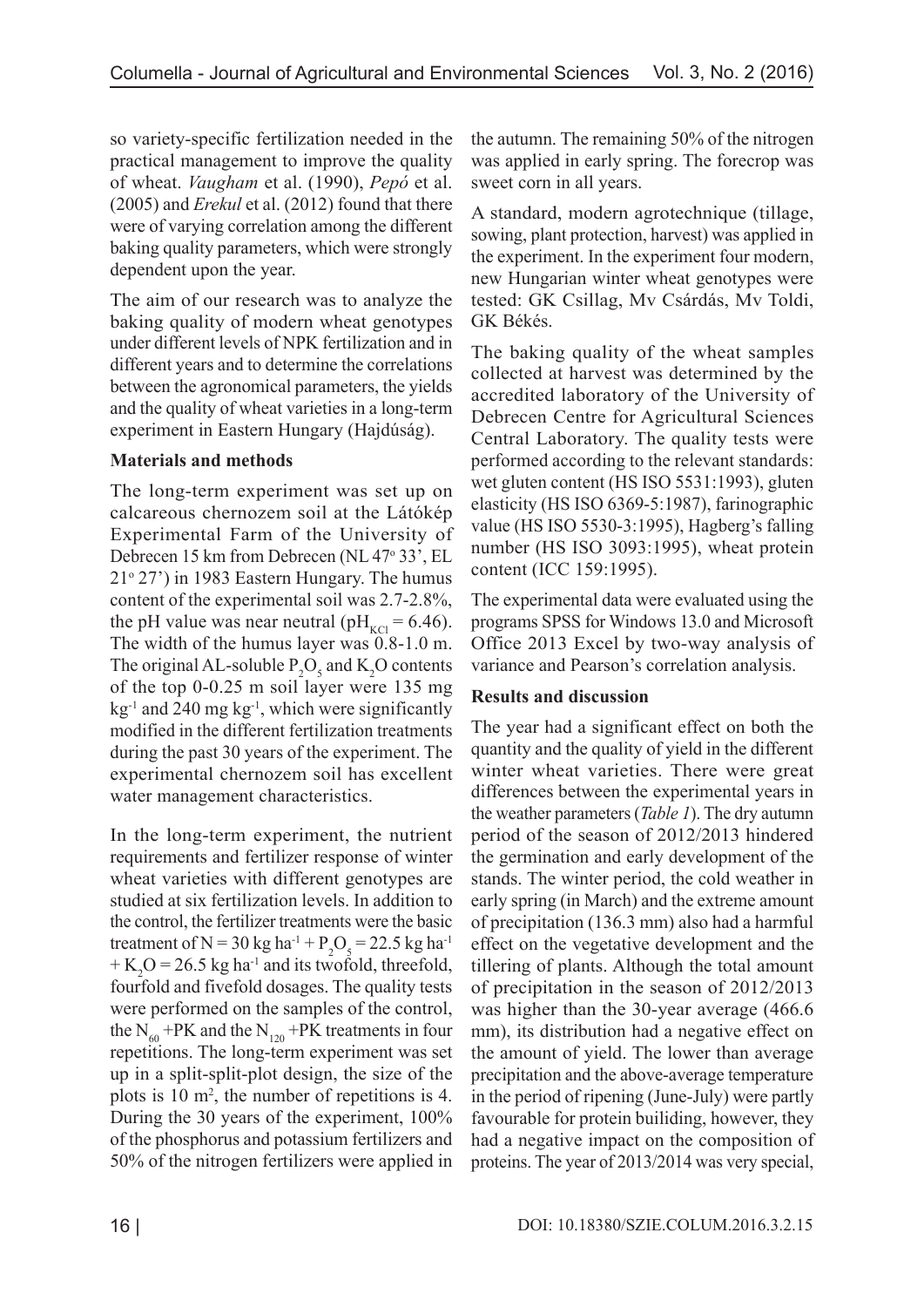|                           | Oct. | Nov. | Dec.     | Jan.   | Feb. | March Apr. |      | May  | June | July  | <b>Total</b><br>$\text{(mm)}$<br>Average<br>$({}^{\circ}C)$ |
|---------------------------|------|------|----------|--------|------|------------|------|------|------|-------|-------------------------------------------------------------|
| Rainfall (mm)             |      |      |          |        |      |            |      |      |      |       |                                                             |
| 2012/2013                 | 22.4 | 16.6 | 65.8     | 38.7   | 52.4 | 136.3      | 48.0 | 68.7 | 30.8 | 15.6  | 495.8                                                       |
| 2013/2014                 | 39.1 | 51.5 | $\theta$ | 39.2   | 26.0 | 11.3       | 39.6 | 69.4 | 7.9  | 128.0 | 412.0                                                       |
| 30 year<br>average        | 30.8 | 45.2 | 43.5     | 37.0   | 30.2 | 33.5       | 42.4 | 58.8 | 79.5 | 65.7  | 466.6                                                       |
| Temperature $(^{\circ}C)$ |      |      |          |        |      |            |      |      |      |       |                                                             |
| 2012/2013                 | 11.1 | 7.2  | $-1.2$   | $-1.0$ | 2.3  | 2.9        | 12.0 | 16.6 | 19.6 | 21.2  | 9.07                                                        |
| 2013/2014                 | 11.8 | 7.6  | 0.5      | 2.0    | 7.8  | 8.9        | 12.3 | 15.4 | 19.0 | 21.2  | 10.65                                                       |
| 30 year<br>average        | 10.3 | 4.5  | $-0.2$   | $-2.6$ | 0.2  | 5.0        | 10.7 | 15.8 | 18.7 | 20.3  | 8.27                                                        |

*Table 2.* Monthly average precipitation and temperature in the vegetation period of winter wheat (Debrecen, 2013-2014)

mainly regarding the monthly mean temperatures (*Table 1*). In this year, the temperatures of the winter months were considerably higher than the multi-year average (in December  $0.5 \,^{\circ}\text{C}$  as compared to the multi-year average of -0.2  $\text{°C}$ , while the corresponding values were  $2.0 \text{ }^{\circ}\text{C}$ and -2.6 °C in January and 7.8 °C and 0.2 °C in February), which enabled an undisturbed, continuous vegetative development. As a result of that the stands developed a huge vegetative mass and the wheat phenological phases occured 2-3 weeks earlier than usual.

 The large vegetative mass caused an early and significant lodging under increasing fertilizer dosages, which also had a detrimental effect on the levels of infection by leaf diseases. Due to the accelerated plant development, the dry and warm weather in June had a weaker impact on the baking quality parameters.

The plant height and lodging values and the yields of the tested winter wheat varieties gave a good indication of the year effect and the fertilizer response (*Table 2*, including the values of all fertilizer treatments). In 2013, the plant height (41.9-64.7 cm in the control) was unfavourable due to the negative weather effects, especially in the control and the low-dosage fertilizer treatments ( $N_{30}$  +PK), it increased to an average value with increasing fertilizer dosages  $(80.4-94.3 \text{ cm in the N}_{120} + \text{PK treatment})$ . Due

to the average vegetative development, lodging did not occur in the stands (except for GK Békés  $N_{120}$  +PK = 17% and  $N_{150}$  +PK = 39% lodging, which are considered minimal). The weaker vegetative development could be detected also in the yields, especially in the control treatment where the yields of the tested varieties ranged between 1316 and 1686 kg ha-1. In 2013, the yields of the varieties in the  $\text{N}_{120}$  +PK treatment varied from 5200 to 6281 kg ha<sup>-1</sup>, which can be considered average under the given ecological and agrotechnical conditions. The highest yield was measured in GK Békés in 2013. As opposed to that, the weather conditions of 2014 resulted in a large vegetative biomass. Due to the excellent natural nutrient-providing capacity of the chernozem soil, the plant height was also high in the control treatment (78.1-94.2 cm), which was further increased as a result of the fertilizer treatments (ranging from 96.3 to 119.6 cm in the  $N_{120}$  +PK treatment). Due to the large vegetative mass, there was an early lodging in the stands in 2014 (in April) and the degree of lodging continuously increased until the harvest. Lodging at harvest varied between 0 and 100% in the  $N_{120}$  +PK treatment, depending upon the genotype. Resistance to lodging was favourable in Mv Toldi (0% lodging) and partly in Mv Csárdás (41%). The favourable natural nutrient supply of the soil was proven by the control yields  $(3847-5431 \text{ kg ha}^{-1})$ , the highest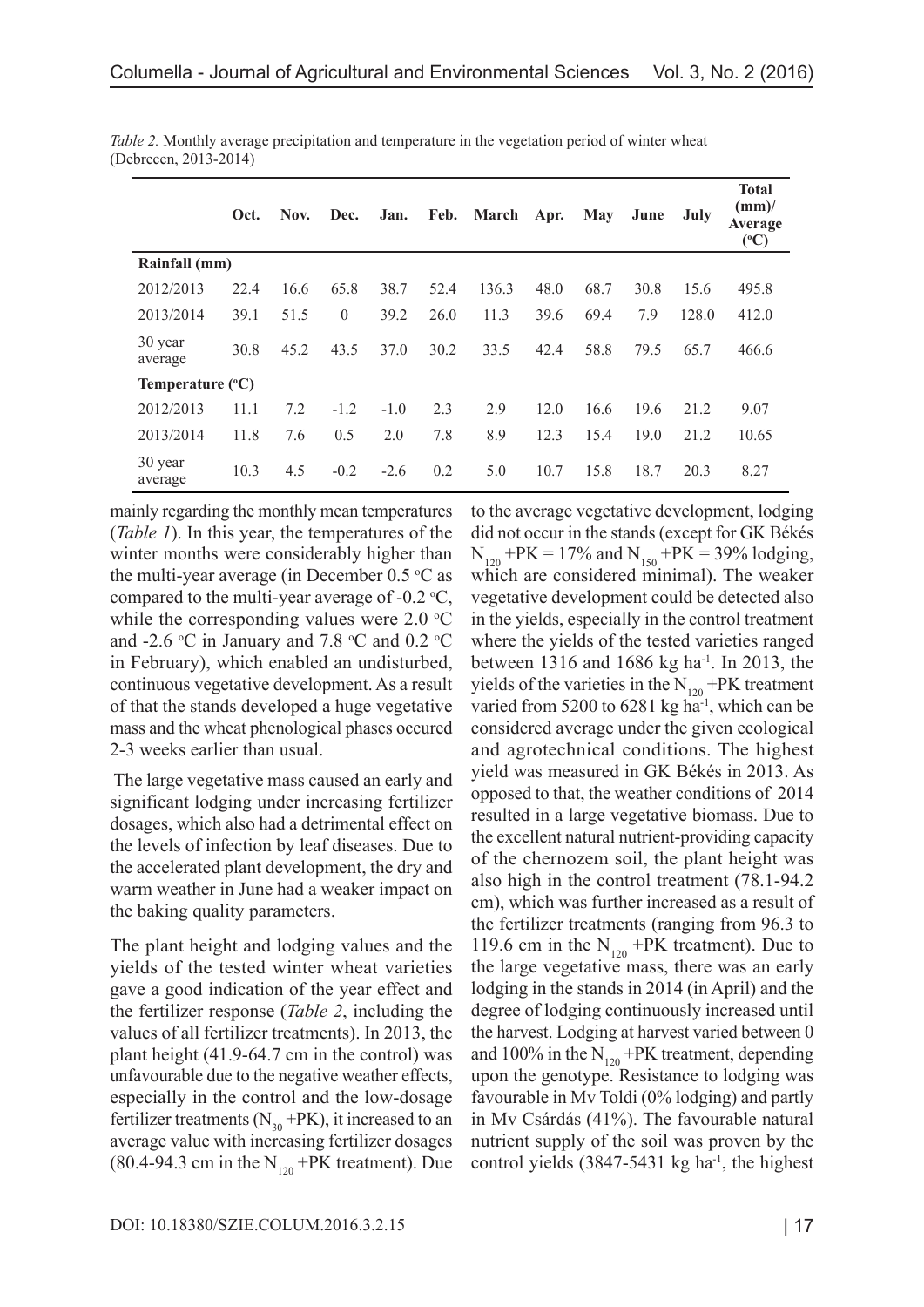| Variety (V)           | Fert. $(F)$                                         |      | Yield $(kg ha-1)$ |                  | Lodging $(\% )$  | Plant height (cm) |       |  |
|-----------------------|-----------------------------------------------------|------|-------------------|------------------|------------------|-------------------|-------|--|
|                       |                                                     | 2013 | 2014              | 2013             | 2014             | 2013              | 2014  |  |
| <b>GK</b> Csillag     | Ø                                                   | 1651 | 5431              | $\theta$         | $\mathbf{0}$     | 41.9              | 86.1  |  |
|                       | $N_{30}$ +PK                                        | 3107 | 7818              | $\theta$         | $\theta$         | 58.6              | 89.8  |  |
|                       | $N_{60}$ +PK                                        | 4639 | 8350              | $\theta$         | $\theta$         | 69.7              | 92.4  |  |
|                       | $N_{90}$ +PK                                        | 5981 | 7926              | $\theta$         | 56               | 77.6              | 94.6  |  |
|                       | $N_{120}$ +PK                                       | 6207 | 7519              | $\theta$         | 100              | 80.4              | 96.3  |  |
|                       | $N_{150} + PK$                                      | 6562 | 6871              | $\theta$         | 100              | 84.2              | 99.1  |  |
| Mv Csárdás            | Ø                                                   | 1316 | 3847              | $\boldsymbol{0}$ | $\mathbf{0}$     | 64.7              | 94.2  |  |
|                       | $\rm N_{30}$ +PK                                    | 2451 | 7025              | $\theta$         | $\theta$         | 74.2              | 104.6 |  |
|                       | $N_{60}$ +PK                                        | 3834 | 6772              | $\theta$         | $\boldsymbol{0}$ | 82.6              | 116.1 |  |
|                       | $N_{90}$ +PK                                        | 4832 | 6418              | $\boldsymbol{0}$ | $\theta$         | 91.5              | 116.9 |  |
|                       | $\widetilde{N_{120}}$ +PK                           | 5200 | 6136              | $\theta$         | 41               | 94.3              | 117.6 |  |
|                       | $N_{150} + PK$                                      | 5819 | 5419              | $\theta$         | 68               | 96.1              | 119.7 |  |
| Mv Toldi              | Ø                                                   | 1547 | 4372              | $\theta$         | $\boldsymbol{0}$ | 60.7              | 88.7  |  |
|                       | $N_{30}$ +PK                                        | 3300 | 7563              | $\boldsymbol{0}$ | $\boldsymbol{0}$ | 71.2              | 100.6 |  |
|                       | $N_{60}$ +PK                                        | 4172 | 8520              | $\theta$         | $\theta$         | 79.6              | 112.7 |  |
|                       | $N_{90}$ +PK                                        | 5367 | 8286              | $\theta$         | $\boldsymbol{0}$ | 88.3              | 117.9 |  |
|                       | $\widetilde{N_{120}}$ +PK                           | 5616 | 8019              | $\theta$         | $\theta$         | 90.2              | 119.6 |  |
|                       | $\textnormal{N}_{\textnormal{150}}\textnormal{+PK}$ | 6183 | 7780              | $\theta$         | $\theta$         | 92.6              | 120.8 |  |
| GK Békés              | Ø                                                   | 1686 | 5172              | $\theta$         | $\mathbf{0}$     | 53.8              | 78.1  |  |
|                       | $N_{30}$ +PK                                        | 3272 | 7915              | $\theta$         | $\theta$         | 64.6              | 98.0  |  |
|                       | $\overline{\mathrm{N}_{60}}$ +PK                    | 4419 | 7131              | $\theta$         | 12               | 75.9              | 112.1 |  |
|                       | $N_{90}$ +PK                                        | 5464 | 6942              | $\theta$         | 25               | 82.7              | 115.2 |  |
|                       | $N_{120}^-$ +PK                                     | 6281 | 6574              | 17               | 81               | 90.1              | 116.6 |  |
|                       | $\frac{\text{N}_{150}+\text{PK}}{}$                 | 5807 | 6386              | 39               | 100              | 92.6              | 117.3 |  |
| $LSD_{5\%}$ fert. (F) |                                                     | 350  | 420               | 6                | $8\,$            | 6.8               | 7.1   |  |
| $LSD_{5\%}$ var. (V)  |                                                     | 274  | 319               | 4                | 6                | 4.9               | 6.4   |  |
| $LSD_{5\%}$ (F x V)   |                                                     | 681  | 706               | 11               | 14               | 9.6               | 11.6  |  |

*Table 2.* Effect of fertilization and cropyear on the yield, plant height and lodging of winter wheat varieties (Debrecen, 2013-2014)

value measured in GK Csillag). In the  $N_{60}$  +PK treatment, the yields of the tested wheat varieties varied between 6772 and 8520 kg ha<sup>-1</sup>, which was reduced by lodging in the  $N_{120}$  +PK treatment  $(6136-8019 \text{ kg} \text{ ha}^{-1}).$ 

The baking quality examinations (*Table 3*) proved that the flour protein content and the wet gluten content values significantly increased as a result of the fertilizer treatments (increasing NPK dosages) in both years. In the control, the flour protein content ranged from 8.88 to 11.46% (in 2013) and from 6.73 to 11.19% (in 2014) depending upon the variety. The wet gluten content varied between 24.88 and 37.18% (in 2013) and between 18.03 and 23.53% (in 2014) in the control treatment. Both the protein and the gluten contents increased significantly as a result of the fertilizer treatments in both years (*Table 3*). In the  $N_{120}$  +PK treatment, the

protein content ranged from 11.03 to 13.30% and from 10.53 to 14.29%, while the wet gluten content varied between 35.30 and 43.16% and between 33.28 and 39.10%. The protein content of Mv Toldi was favourable in both years and the gluten content of GK Békés could also be described as good.

Fertilization and the year had only a moderate effect on gluten elasticity (*Table 3*). The gluten elasticity values ranged within the optimum interval (2-6 mm) in both years (with a few exceptions). The fertilizer dosages minimally augmented the gluten elasticity, however, the changes were not significant. Due to the favourable dry weather at harvest, the Hagberg's falling number values were favourable (*Table 3*). The falling numbers of the wheat varieties varied between 374 and 430 s in 2013 and between 325 and 421 s in 2014. The fertilizer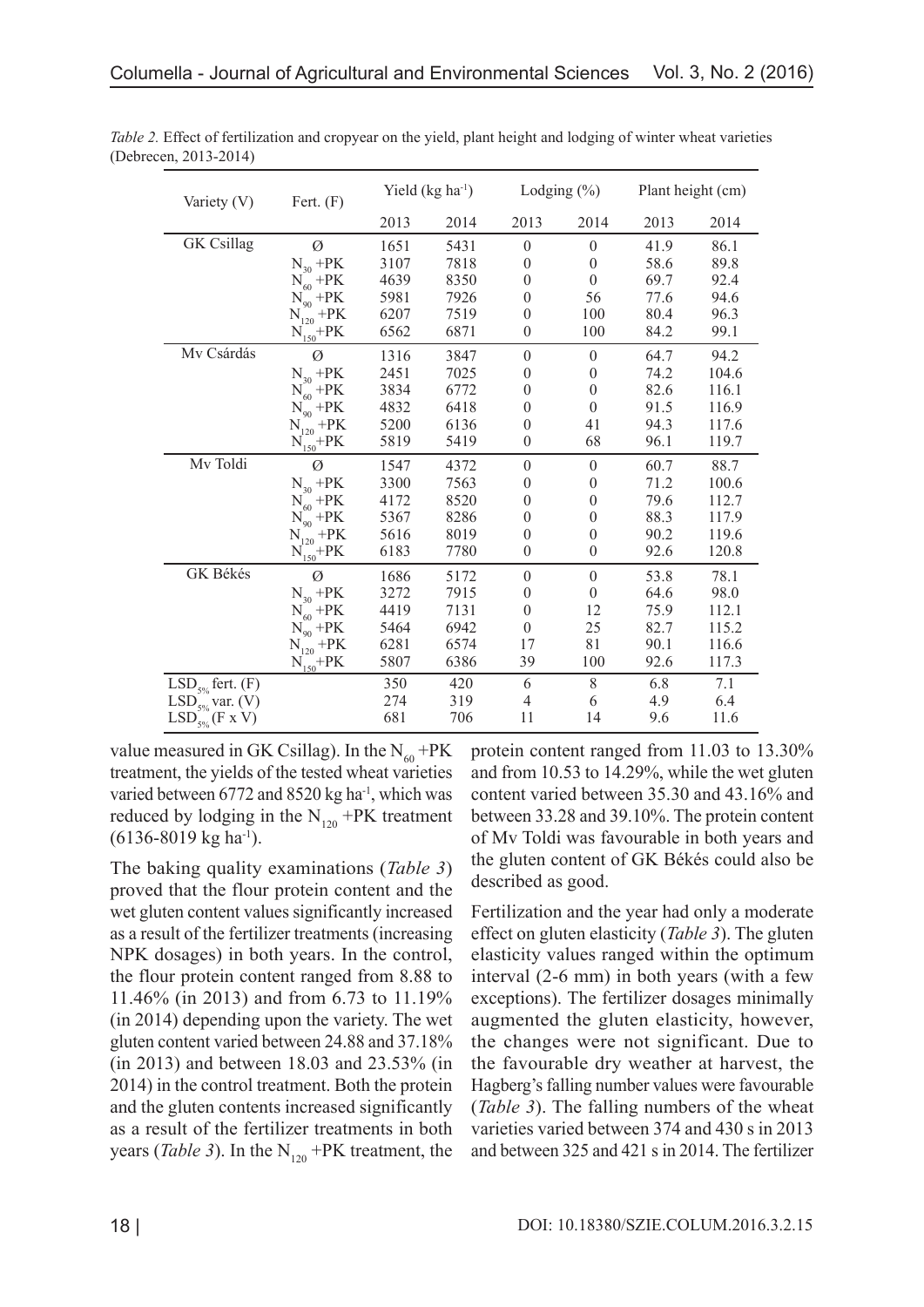| <b>Variety</b><br>(V) | Fert. $(F)$                         | Wet gluten<br>$(\%)$    |                         | <b>Gluten</b><br>elasticity<br>(mm) |                   | <b>Falling</b><br>number(s) |                   | Farinograph<br>value    |                         | Protein<br>content $(\% )$ |                        |
|-----------------------|-------------------------------------|-------------------------|-------------------------|-------------------------------------|-------------------|-----------------------------|-------------------|-------------------------|-------------------------|----------------------------|------------------------|
|                       |                                     | 2013                    | 2014                    | 2013                                | 2014              | 2013                        | 2014              | 2013                    | 2014                    | 2013                       | 2014                   |
| <b>GK</b> Csillag     | $\varnothing$                       | 24.88                   | 18.03                   | 3.3                                 | 1.7               | 381                         | 350               | 58.43                   | 53.48                   | 8.88                       | 6,73                   |
|                       | $N_{60} + PK$                       | 28.51                   | 30.71                   | 3.4                                 | 3.5               | 398                         | 356               | 58.58                   | 66.18                   | 9.16                       | 10,61                  |
|                       | $N_{120} + PK$                      | 35.30                   | 33.28                   | 5.3                                 | 4.5               | 387                         | 354               | 63.60                   | 66.87                   | 11.03                      | 10,53                  |
| Mv<br>Csárdás         | Ø<br>$N_{60}$ +PK<br>$N_{120} + PK$ | 37.18<br>38.13<br>43.16 | 19.35<br>31.78<br>34.61 | 5.6<br>6.3<br>7.3                   | 2.9<br>3.8<br>4.5 | 374<br>425<br>400           | 372<br>410<br>404 | 56.83<br>57.23<br>58.30 | 72.58<br>56.37<br>63.67 | 11.46<br>12.14<br>13.07    | 6,91<br>10,66<br>12,04 |
| Mv Toldi              | Ø                                   | 36.16                   | 20.22                   | 3.4                                 | 4.0               | 417                         | 421               | 56.70                   | 51.10                   | 11.41                      | 7,22                   |
|                       | $N_{60} + PK$                       | 36.38                   | 31.50                   | 3.9                                 | 3.0               | 413                         | 393               | 65.05                   | 78.28                   | 11.92                      | 12,00                  |
|                       | $N_{120} + PK$                      | 40.65                   | 33.76                   | 4.6                                 | 2.1               | 430                         | 397               | 61.00                   | 84.30                   | 13.10                      | 14,29                  |
| GK Békés              | Ø                                   | 33.69                   | 23.53                   | 3.9                                 | 1.8               | 423                         | 325               | 64.50                   | 62.08                   | 11.02                      | 11,19                  |
|                       | $N_{60} + PK$                       | 37.92                   | 35.81                   | 5.6                                 | 4.1               | 386                         | 359               | 63.53                   | 70.95                   | 11.94                      | 12,18                  |
|                       | $N_{120} + PK$                      | 42.53                   | 39.10                   | 6.3                                 | 5.6               | 374                         | 387               | 62.43                   | 73.05                   | 13.30                      | 12,37                  |
| $LSD_{5\%}$ fert. (F) |                                     | 1,67                    | 5.89                    | 1.3                                 | 1.4               | 36                          | 38                | 3.75                    | 6.91                    | 0.57                       | 1.04                   |
| $LSD5%$ var. (V)      |                                     | 1,43                    | 2.19                    | 0.9                                 | 1.2               | 31                          | 27                | 3.20                    | 5.82                    | 0.43                       | 0.89                   |
| $LSD_{5\%}$ (F x V)   |                                     | 2,47                    | 3.73                    | 1.5                                 | 2.0               | 53                          | 47                | 5.55                    | 10.09                   | 0.74                       | 1.54                   |

*Table 3.* Effect of fertilization and cropyear on the baking quality parameters of winter wheat varieties (Debrecen, 2013-2014)

treatments did not have a significant effect on the falling number. The most complex baking quality parameter of wheat is the farinographic value. The experimental results proved (*Table 3*) that the farinographic value was influenced both by the year and the fertilization treatment. Depending upon the fertilizer treatment and the genotype, the farinographic value ranged from 56.70 to 64.50 in 2013 and from 51.10 to 84.30 in 2014. The impact of fertilization was moderate in 2013. The farinographic values were between 56.70 and 64.50 in the control and between 58.30 and 63.60 in the  $N_{120}$  +PK treatment. The highest value was obtained in the control treatment in the variety GK Békés. In 2014, the farinographic value increased due to the fertilizer treatments, however, the differences were not always significant or consequent (Mv Csárdás gave the highest value in the control treatment). A significant improvement could be observed as a result of fertilization in Mv Toldi which had excellent stem strength in 2014 (control: 51.10,  $N_{60}$  +PK: 78.28,  $N_{120}$  +PK: 84.30).

The effect of fertilization on the baking quality of winter wheat varieties of new genotypes was studied in a long-term experiment in two different years (2013 and 2014) on chernozem soil. For determining the cause and effect relationships behind the changes in quality, the plant height and lodging values and the yields of wheat varieties were used. The two years were greatly different as regards weather which was proven by the vegetative development of the stands (plant height) and by the lodging values. In 2013, the development of the varieties was very moderate in the control treatment, lodging did not occur even under increasing fertilizer dosages. Yields in 2013 in the control and the  $N_{120}$  +PK treatment were 1316-1686 kg ha<sup>-1</sup> and  $5200-6281$  kg ha<sup>-1</sup>, respectively. In 2014, the stands developed a large vegetative biomass, which resulted in an early and significant lodging (except for Mv Toldi). The excellent nutrient-providing capacity of the chernozem soil was shown by the yields of the control treatment  $(3847 - 5431 \text{ kg} \text{ ha}^{-1})$  in 2014. The yields of the varieties significantly increased due to fertilization in the  $N_{60}$  +PK treatment  $(6772-8520 \text{ kg} \text{ ha}^{-1})$ , but then they were reduced in the  $N_{120}$  +PK treatment (6136-8019 kg ha<sup>-1</sup>).

From among the baking quality parameters, the flour protein content and the wet gluten content were significantly influenced by the variety and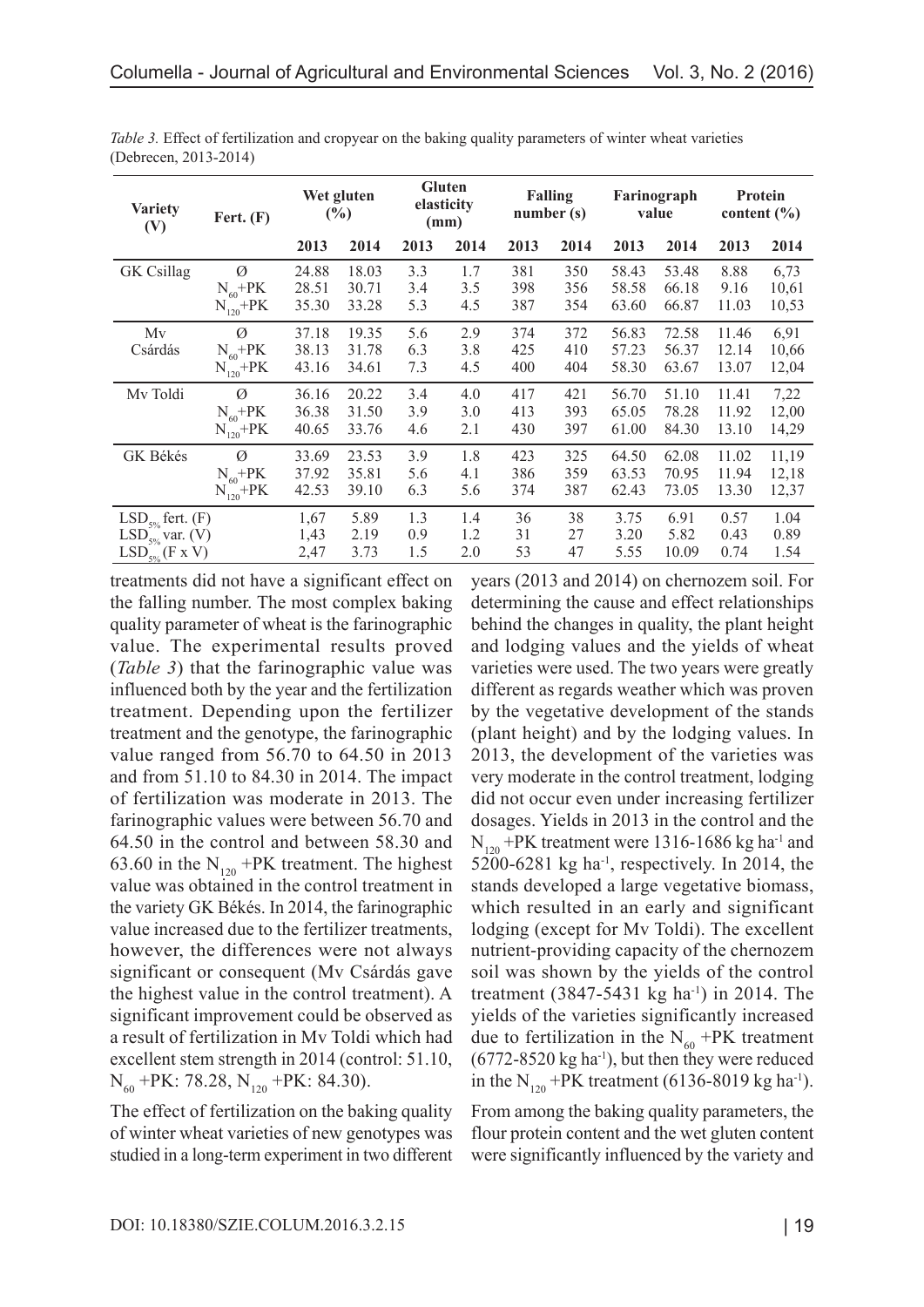| Cropyear  | <b>Parameters</b> | Wet gluten   | Gluten<br>elasticity | <b>Falling</b><br>number | <b>Protein</b><br>content | Farinograph<br>value |
|-----------|-------------------|--------------|----------------------|--------------------------|---------------------------|----------------------|
| 2013      | Fertilization     | $0.587**$    | $0.522**$            | $-0.014$                 | $0.571**$                 | 0.275                |
|           | Wet gluten        | 1            | $0.7139**$           | 0.101                    | $0.950**$                 | 0.083                |
|           | Gluten elasticity | $0.713**$    | 1                    | $-0.196$                 | $0.637**$                 | $-0.019$             |
|           | Falling number    | 0.101        | $-0.196$             | 1                        | 0.144                     | 0.045                |
|           | Protein content   | $0.950**$    | $0.637**$            | 0.144                    | 1                         | 0.121                |
|           | Farinograph value | 0.083        | $-0.019$             | 0.045                    | 0.121                     |                      |
| 2014      | Fertilization     | $0.859**$    | $0.466**$            | 0.226                    | $0.739**$                 | $0.484**$            |
|           | Wet gluten        |              | $0.546**$            | 0.172                    | $0.817**$                 | $0.475**$            |
|           | Gluten elasticity | $0.546**$    | 1                    | 0.162                    | 0.157                     | $-0.021$             |
|           | Falling number    | 0.172        | 0.162                | 1                        | 0.076                     | 0.045                |
|           | Protein content   | $0.817**$    | 0.157                | 0.076                    | $\mathbf{1}$              | $0.574**$            |
|           | Farinograph value | $0.475**$    | $-0.021$             | 0.045                    | $0.574**$                 | 1                    |
| 2013-2014 | Fertilization     | $0.643**$    | $0.440**$            | 0.111                    | $0.636**$                 | $0.363**$            |
|           | Wet gluten        | $\mathbf{1}$ | $0.694**$            | $0.292**$                | $0.841**$                 | 0.134                |
|           | Gluten elasticity | $0.694**$    | $\mathbf{1}$         | 0.163                    | $0.389**$                 | $-0.177$             |
|           | Falling number    | $0.292**$    | 0.163                | $\mathbf{1}$             | 0.175                     | 0.090                |
|           | Protein content   | $0.841**$    | 0.389**              | 0.175                    | 1                         | $0.353**$            |
|           | Farinograph value | 0.134        | $-0.177$             | $-0.090$                 | $0.353**$                 |                      |

*Table 4.* Study of interrelation among the fertilization and baking quality parameters of winter wheat using by Pearson correlation (Debrecen, 2013-2014)

the fertilization similarly to the results of *Pepó* et al. (2005), *Zecevic* et al. (2010) and *Erekul* et al. (2012). In accordance with the research by *Johansson* (2002), *Petersen* and *Jorgensen* (2007) and *Pechanek* et al. (1997), it was found that fertilization had only a moderate effect on gluten spreading, the falling number and the farinographic value and the effects were not significant. Baking quality parameters (protein, wet gluten etc.) and grain yields of winter wheat cultivars were strongly affected by growing season (*Mikulikova* et al. 2009, *Balla* et al. 2011).

The effect of the year and the fertilization on the baking quality parameters and the correlations between the quality parameters were determined by Pearson's correlation analysis (*Table 4*). The correlations between fertilization and the flour protein content ( $r = 0.571**$ ,  $r = 0.739**$ ) and between fertilization and wet gluten content  $(r = 0.587**, r = 0.859**)$  were medium in 2013 and tight in 2014. There was a medium

correlation between fertilization and gluten elasticity ( $r = 0.522$ <sup>\*\*</sup> in 2013 and  $r = 0.466$ <sup>\*\*</sup> in 2014) and between fertilization and the farinographic value  $(r = 0.275$  in 2013,  $r = 0.484$ <sup>\*\*</sup> in 2014). In our study, no correlation was found between fertilization and the falling number ( $r = -0.014$ ,  $r = 0.226$ ). According to scientific results of *Erekul* and *Köhn* (2006) and *Erekul* et al. (2012) there was no impact of fertilization on the falling number of wheat varieties in the studied years. As an average of the experimental years, fertilization had the greatest impact on the wet gluten content  $(r = 0.643**)$ and on the flour protein content ( $r = 0.635**$ ). A moderate correlation was found between fertilization and gluten elasticity ( $r = 0.440**$ ) and the farinographic value ( $r = 0.363**$ ). These results justified the conclusions of *Mikulikova* et al. (2009) and *Pepó* et al. (2005). The results verified a very tight correlation between the protein content and the wet gluten content  $(r = 0.950**$  in 2013,  $r = 0.817**$  in 2014,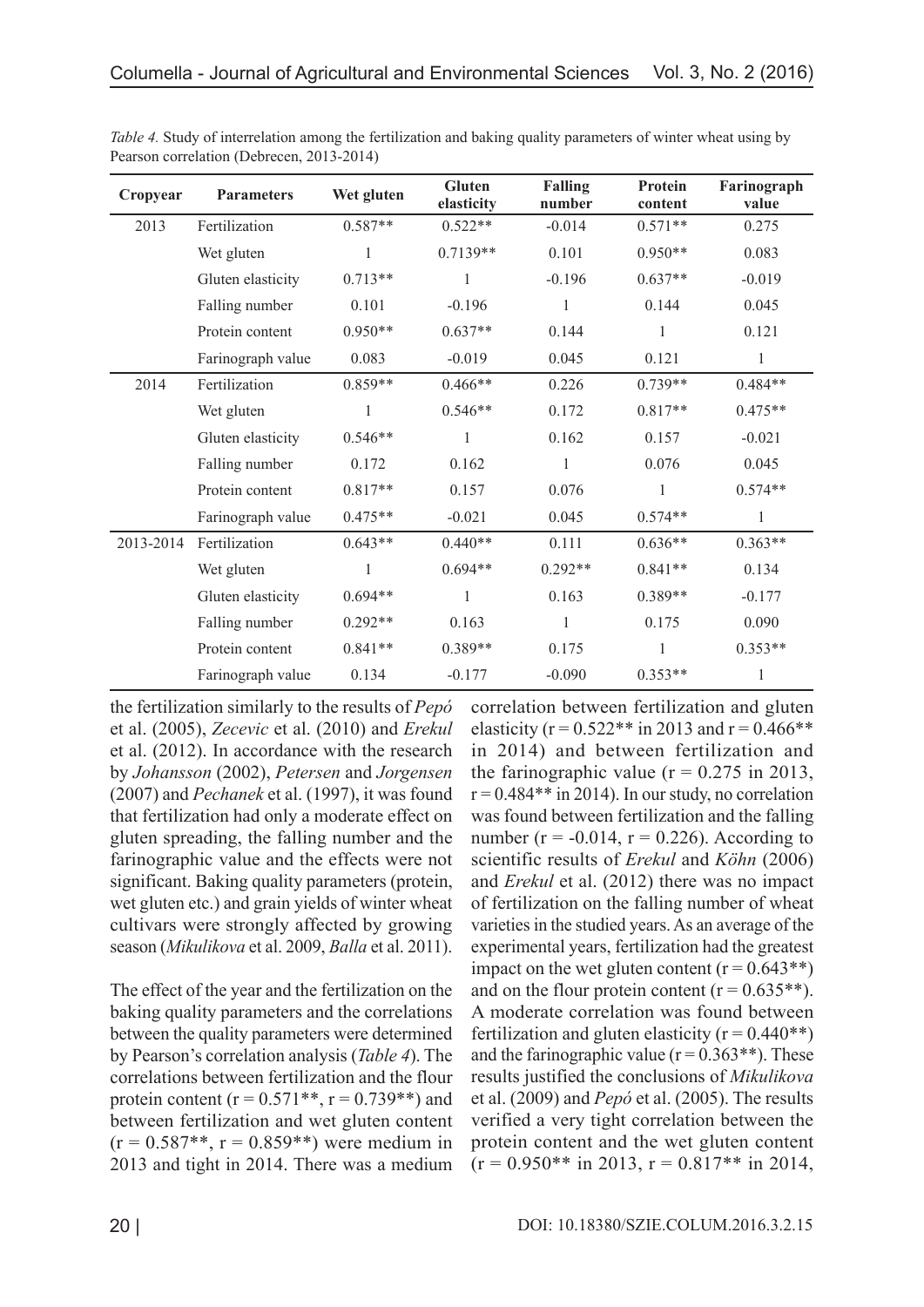$r = 0.841$ <sup>\*\*</sup> as an average of the two years). A medium-strong correlation was found between the gluten content and gluten elasticity  $(r = 0.713**, r = 0.546**, r = 0.694**$  as an average of 2013 and 2014).

### **Conclusion**

The yields and baking-quality parameters of winter wheat were affected by ecological factors (weather in the vegetation period), genotypes and nitrogen (+PK) fertilization on chernozem soil. Our scientific data in long-term experiment proved the results of *Johansson* et al. (2004) and *Erekul* et al. (2012): In favourable cropyear (mild winter period) chernozem soil could provide excellent natural nutrient sources for the macroelement uptake of winter wheat genotypes (in control 3800-5400 kg ha-<sup>1</sup>) comparing with stress cropyear (in control 1300-1700 kg  $ha^{-1}$ ). The yield increasements of N(+PK) fertilization were much higher when the water supply was limited during vegetative period (in 2013 the yield surpluses varied between 3900-4600 kg ha $^{-1}$  and in 2014 1400-3600 kg ha<sup>-1</sup>, respectively). According to the results of *Jolánkai* (1993), *Shewry* et al. (2000), *Drezner* et al. (2007) we proved that the most important determining factor in winter wheat baking quality was the genotype and its traits (tolerance to diseases and lodging etc.). We found strong correlations between fertilization and wet gluten content, medium correlation fertilization and gluten elasticity and farinograph value, and there was no correlation between fertilization and falling number. *Waugham* et al. (1990) and *Erekul* et al. (2012) found similar correlation indexes among the wheat baking quality parameters and genetic traits and weather conditions.

### **Acknowledgements**

This research was supported by the **European Union** and the **State of Hungary, co-financed by the European Social Fund** in the framework of TÁMOP 4.2.4. A/2-11-1-2012- 0001 'National Excellence Program'.

## **References**

- Babulicová M. (2014): The influence of fertilization and crop rotation on the winter wheat production. Plant, Soil and Environment. 60. 7:297-302. http://81.0.228.28/publicFiles/125837.pdf
- Balla K., Rakszegi M., Li Z., Békés F., Bencze Sz., Veisz O. (2011): Quality of Winter Wheat in Relation to Heat and Drought Shock after Anthesis. Czech Journal Food Sciences. 29. 2:117-128. http://www.agriculturejournals. cz/publicFiles/37208.pdf
- Barič M., Pecina M., Šarčevič H., Kereša S. (2004): Stability of four Croatian bread winter wheat (Triticum aestivum L.) cultivars for qulaity traits. Plant, Soil and Environment. 50.9:402-408. http://www.agriculturejournals.cz/ publicFiles/52780.pdf
- Borghi B., Corbellini M., Minoia C., Palumbo M., Di Fonzo N., Perenzin M. (1997): Effects of Mediterranean climate on wheat bread-making quality. European Journal of Agronomy. 6.3-4:145-154. Drezner G., Dvojkovic K., Horvat D., Novoselovic D., Lalic A. (2007): Environmental impacts on wheat agronomic quality traits. Cereal Research Communications. 35:357–360. http://www.akademiai.com/doi/pdf/10.1556/ CRC.35.2007.2.48
- Erekul O., Köhn W. (2006): Effect of weather and soil conditions on yield components and bread-making quality of winter wheat (Triticum aestivum L.) and winter triticale (Triticosecale Wittm.) varieties in northeast Germany. J. Agron. Crop Sci., 192, 452-464. DOI: 10.1111/j.1439-037X.2006.00234.x
- Erekul O., Götz K.-P., Koca Y.O. (2012): Effect of sulphur and nitrogen fertilization on bread-making quality of wheat (Triticum aestivum L.) varieties under Mediterranean climate conditions. Journal of Applied Botany and Food Quality. 85. 17-22. http://pub.jki.bund.de/index.php/JABFQ/article/view/1994
- Goos R.J., Westfall D.G., Ludwick A.E., Goris J.E. (1982): Grain protein content as an indictor of N sufficiency for winter wheat. Agronomy Journal. 74:130–133. DOI: 10.2134/agronj1982.00021962007400010033x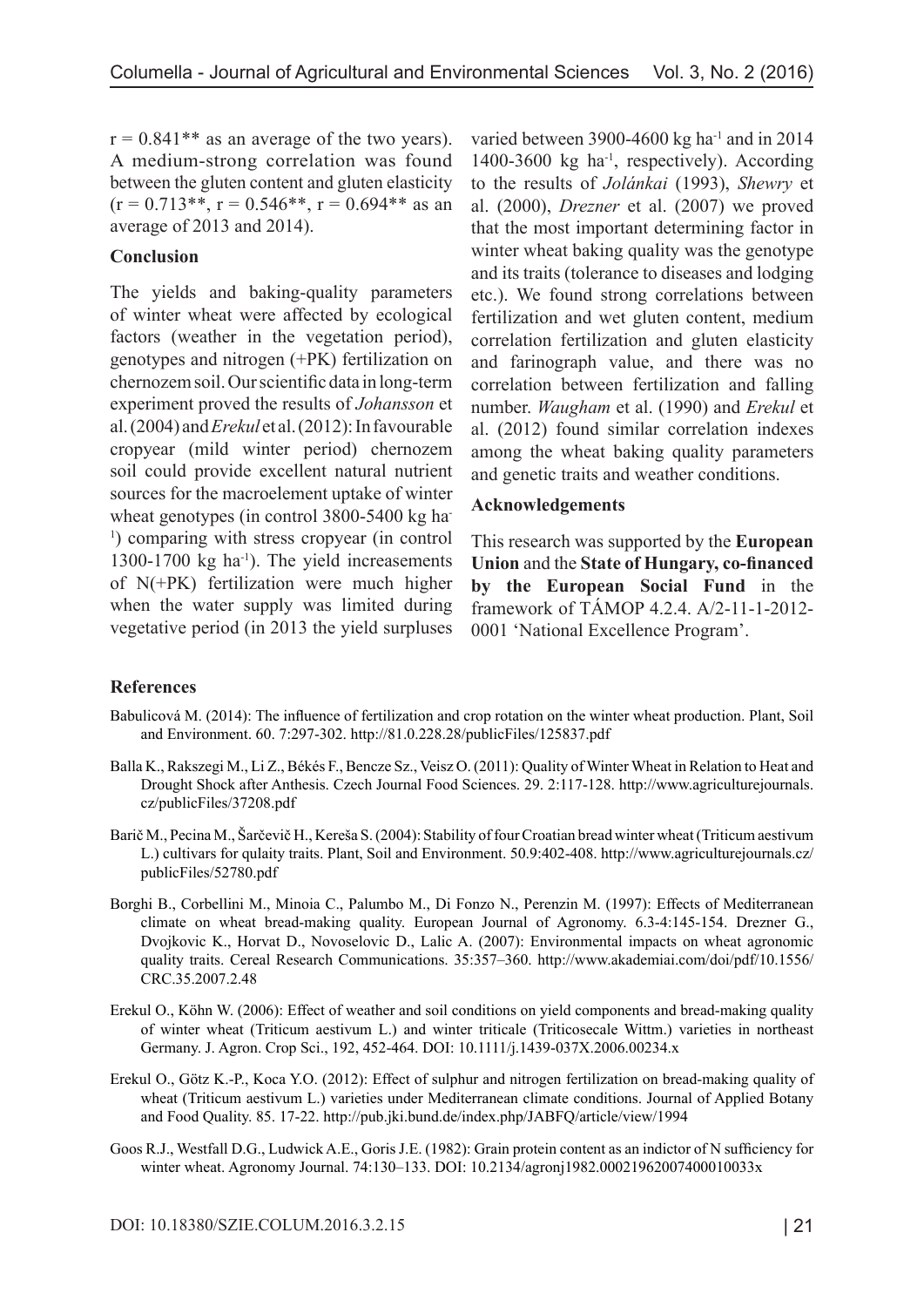- Har Gil D., Bonfilb D.J., Svoraya J. (2011): Multi scale analysis of the factors influencing wheat quality as determined by Gluten Index. Field Crops Research. 123. 1:1-9. DOI: 10.1016/j.fcr.2011.04.001
- Holford I.C.R., Doyle A.D., Leckie C.C. (1992): Nitrogen response characteristics of wheat protein in relation to yield responses and their interactions with phosphorus. Australian Journal of Agricultural Research. 43:969– 986. http://agris.fao.org/agris-search/search.do?recordID=AU9201179
- Johansson E. (2002): Effect of two wheat genotypes and Swedish environment on falling number, amylase activities, and protein concentration and composition. Euphytica 126, 143-149. DOI: 10.1023/A:1019646916905
- Johansson E., Prieto-Linde M.L., Svensson, G. (2004): Influence of nitrogen application rate and timing on grain protein composition and gluten strength in Swedish wheat cultivars. J. Plant Nutr. Soil Sci. 167, 345-350. http://onlinelibrary.wiley.com/doi/10.1002/jpln.200320332/full
- Jolánkai M. (1993): A búzatermesztés egyes meghatározó tényezői. MTA doktori értekezés. Martonvásár.
- Jolánkai M., Szentpétery Zs., Szalai T., Őrsi F.(1998): Az őszi búza (Triticum aestivum L.) minőségének és szermaradvány tartalmának alakulása agrokémiai kezelésekben. Növénytermelés. 47. 1-6. 71-77.
- Lloveras J., Lopez A., Ferran J., Espachs S., Solsona J. (2001): Bread-making wheat and soil nitrate as affected by nitrogen fertilization in irrigated Mediterranean conditions. Agronomy Journal. 93 (6): 1183-1190. DOI: 10.2134/agronj2001.1183
- Mikuliková D., Masár S., Horváthová V., Krajc J. (2009): Stability of Quality Traits in Winter Wheat Cultivars. Czech Journal Food Sciences. 27. 6:403-417. http://www.agriculturejournals.cz/publicFiles/13953.pdf
- Pechanek U., Karger A., Gröger S., Charvat B., Schöggl G., Lelley T. (1997): Effect of nitrogen fertilization on quantity of flour protein components, dough properties, and breadmaking quality of wheat. Cereal Chem. 74:800–805. DOI: http://dx.doi.org/10.1094/CCHEM.1997.74.6.800
- Pedersen L., Jorgensen J.L. (2007): Variation in rheological properties of gluten from three biscuit wheat cultivars in relation to nitrogen fertilisation. Journal of Cereal Science. 46. 2:132-138. DOI: http://dx.doi.org/10.1016/j. jcs.2007.01.001
- Pepó P. (1999): Az ökológiai, biológiai és termesztéstechnológiai tényezők szerepe a minőségi őszi búza termesztés fejlesztésében. Talaj, növény és környezet kölcsönhatásai. Szerk.: Nagy J., Debrecen, 160-179.
- Pepó P., Sipos P., Győri Z. (2005): Effects of fertilizer application on the baking quality of winter wheat varieties in a long term experiment under continental climatic conditions in Hungary. Cereal Research Communications. 33:825–832. DOI: http://dx.doi.org/10.1556/CRC.33.2005.2-3.154
- Peterson C.J., Graybosch R.A., Baenziger S., Grombacher A.W. (1992): Genotype and environment effects on quality characteristics of hard red winter wheat. Crop Science. 32. 1:98-103. doi:10.2135/ cropsci1992.0011183X003200010022x
- Pollhamerné, Ené.: 1973. A búza minősége a különböző agrotechnikai kísérletekben. Akadémiai Kiadó. Budapest.
- Ragasits I. (1992): A nitrogén és foszfor műtrágyázás hatása a búza minőségére. Növénytermelés. 41. 1. 59-65.
- Ragasits I. (1998): Búzatermesztés. Mezőgazda Kiadó. Budapest. ISBN 2000100013441
- Shewry P.R., Tatham A.S., Fido R., Jones H., Bercelo P., Lazzeri P.A. (2000): Improving the end use properties of wheat by manipulating the grain protein composition. Wheat in Global Environment. In: Proc. 6th Int. Wheat Conf., Budapest, Hungary.
- Vaughan B., Westfall D.G., Barbarick K.A. (1990): Nitrogen rate and timing effects on winter wheat grain yield, grain protein, and economics. Journal of Production Agriculture. 3. 324–328. https://dl.sciencesocieties.org/ publications/jpa/abstracts/3/3/324
- Vida Gy.-Bedő Z.-Jolánkai M. (1996): Agronómiai kezeléskombinációk őszi búzafajták sütőipari minőségére gyakorolt hatásának elemzése főkomponensanalízissel. Növénytermelés. 45. 5-6. 453-462.